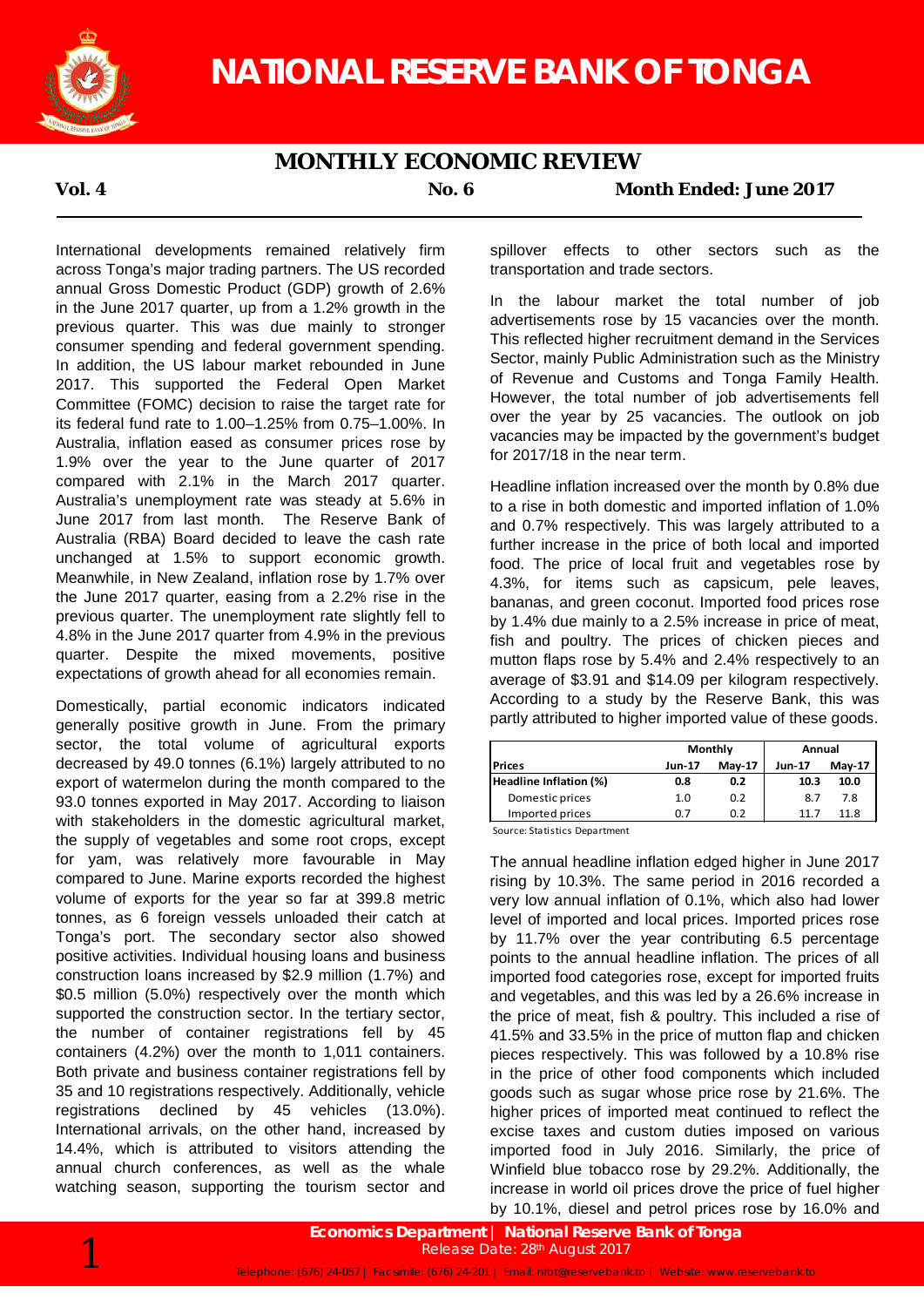

## **MONTHLY ECONOMIC REVIEW**

**Vol. 4 No. 6 Month Ended: June 2017**

14.5% respectively. Furthermore, the price of kerosene and liquid petroleum gas increased by 10.8%.

Domestic inflation rose by 8.7% over the year to June 2017 accounting for 3.8 percentage points of the headline inflation. This was driven by the seasonality of local food, rise in electricity price, and the continued short supply of kava-Tonga. The price of local food rose by 10.2% contributing 2.1 percentage points to the overall headline inflation due to the prolonged dry weather in 2017 for growing vegetables compared to the same period in 2016. The increase in oil prices drove the electricity price higher by 22.7%, and kava-Tonga price rose annually by 43.0%.

|                                       | <b>Monthly</b> |               |          | Annual        |          |  |
|---------------------------------------|----------------|---------------|----------|---------------|----------|--|
|                                       | $Jun-17$       | <b>May-17</b> | % Growth | <b>Jun-16</b> | % Growth |  |
| Nominal Effective Exchange Rate Index | 90.8           | 90.2          | 0.7      | 90.5          | 0.3      |  |
| Real Effective Exchange Rate Index    | 105.5          | 104.1         | 13       | 96.9          | 8.8      |  |
| Sources: NRBT                         |                |               |          |               |          |  |

In June 2017, the Australian Dollar (AUD) and New Zealand Dollar (NZD) appreciated against the Tongan Pa'anga (TOP) while the United States Dollar (USD), Chinese Yuan (CNY), Japanese Yen (JPY), British Pound (GPB), Euro (EUR) and Fijian Dollar (FJD) depreciated against the TOP. As a result, both the Nominal Effective Exchange Rate (NEER) index and the Real Effective Exchange Rate (REER) index slightly rose over the month. In annual terms, both the NEER index and the REER index rose. The rise in the REER index reflected Tonga's higher headline inflation rate relative to its trading partners, which may impact the international competitiveness of the Tongan exports of goods and services.

|                               | Monthly       |        |          | Annual        |          |
|-------------------------------|---------------|--------|----------|---------------|----------|
|                               | <b>Jun-17</b> | May-17 | % Growth | <b>Jun-17</b> | % Growth |
| OET Receipts (TOP \$ million) | 86.1          | 71.2   | 21.0     | 749.1         | 14.4     |
| Export receipt                | 1.7           | 1.4    | 18.1     | 23.9          | 55.1     |
| Travel receipts               | 11.3          | 9.0    | 25.2     | 108.3         | 28.8     |
| Private transfers             | 24.5          | 26.7   | $-8.3$   | 263.8         | 13.9     |
| <b>Others</b>                 | 48.7          | 34.1   | 42.9     | 353.1         | 9.1      |
| OET Payments (TOP \$ million) | 67.3          | 55.0   | 22.4     | 636.9         | 12.0     |
| Import payments               | 39.7          | 33.7   | 17.8     | 367.0         | 14.0     |
| Services payments             | 11.9          | 10.8   | 11.0     | 142.4         | 16.9     |
| Primary Income payments       | 8.7           | 1.9    | 357.7    | 33.8          | 103.7    |
| <b>Others</b>                 | 7.0           | 8.7    | $-18.8$  | 93.7          | $-13.4$  |

Total Overseas Exchange Transaction (OET) receipts continued to increase over the month of June 2017, by 21.0% to \$86.1 million. This was mainly driven by an increase in official transfers, mainly grants received by the Government for technical assistance and other current expenditures. In year ended terms, total OET receipts also rose by 14.4% to \$749.1 million which was largely owing to the higher inflows of private remittances

receipts. The celebrations and annual events during the year supported the annual growth in remittances.

Total OET payments increased in June 2017, similar to last month, by 22.4% to \$67.3 million mainly due to higher import and primary income payments. Higher imports payments were mainly for oil imports, whereas the rise in primary income payments was mainly dividend repatriation to overseas shareholders. In annual terms, total OET payments rose by 12.0%, which was attributed to higher imports and services payments, particularly for wholesale & retail goods and freight payments.

|                                  | Monthly       |               |          | Annual        |          |  |
|----------------------------------|---------------|---------------|----------|---------------|----------|--|
|                                  | <b>Jun-17</b> | <b>Mav-17</b> | % Growth | <b>Jun-16</b> | % Growth |  |
| Foreign Reserves (\$ in million) | 407.9         | 392.3         | 4.0      | 354.9         | 14.9     |  |
| Import Coverage (months)         | 7.4           | 7.2           |          | 7.2           |          |  |
| Sources: NRBT                    |               |               |          |               |          |  |

The overall OET balance for June 2017 was therefore a surplus of \$15.6 million. This contributed to the rise in the official foreign reserves to \$407.9 million in June 2017, equivalent to 7.4 months<sup>1</sup> of imports cover, which is still above the Reserve Bank's minimum range of 3-4 months.

Broad money (money supply) continued to rise in June. This was mainly a result of an increase in net foreign assets, more specifically, higher foreign reserves. Net domestic assets also contributed to the monthly increase driven by an increase in net domestic credit. Over the year, broad money increased solely as a result of a significant rise in net foreign assets, which again was contributed by the increase in foreign reserves. This had offset the decline in net domestic assets. The yearly increase in broad money was 13.7% close to the Reserve Bank's forecast<sup>2</sup> for June 2017 of 14.0%.

|                              |        | Monthly       |          |               | Annual   |  |  |
|------------------------------|--------|---------------|----------|---------------|----------|--|--|
| <b>Money</b>                 | Jun-17 | <b>Mav-17</b> | % Growth | <b>Jun-16</b> | % Growth |  |  |
| Money Supply (\$ in million) | 534.9  | 517.6         | 3.3      | 470.5         | 13.7     |  |  |
| Net Foreign Asset            | 428.1  | 413.0         | 3.7      | 362.5         | 18.1     |  |  |
| Net Domestic Asset           | 106.9  | 104.7         | 2.0      | 108.3         | $-1.3$   |  |  |

Source: Banking System, NRBT

Liquidity in the banking system (reserve money)<sup>3</sup> fell over June to \$283.8 million. This was mainly a result of withdrawal of cash by the commercial banks from the Reserve Bank's vault. The banks' total loans to deposit



 $1$  Method of calculation changed in February 2017 to include both imports of goods & services (previous method used imports of goods only)

 $\frac{2}{3}$ This forecast was conducted in August 2016<br> $\frac{3}{3}$  Sum of currency in circulation, exchange settlement account balances, and required reserve deposits.